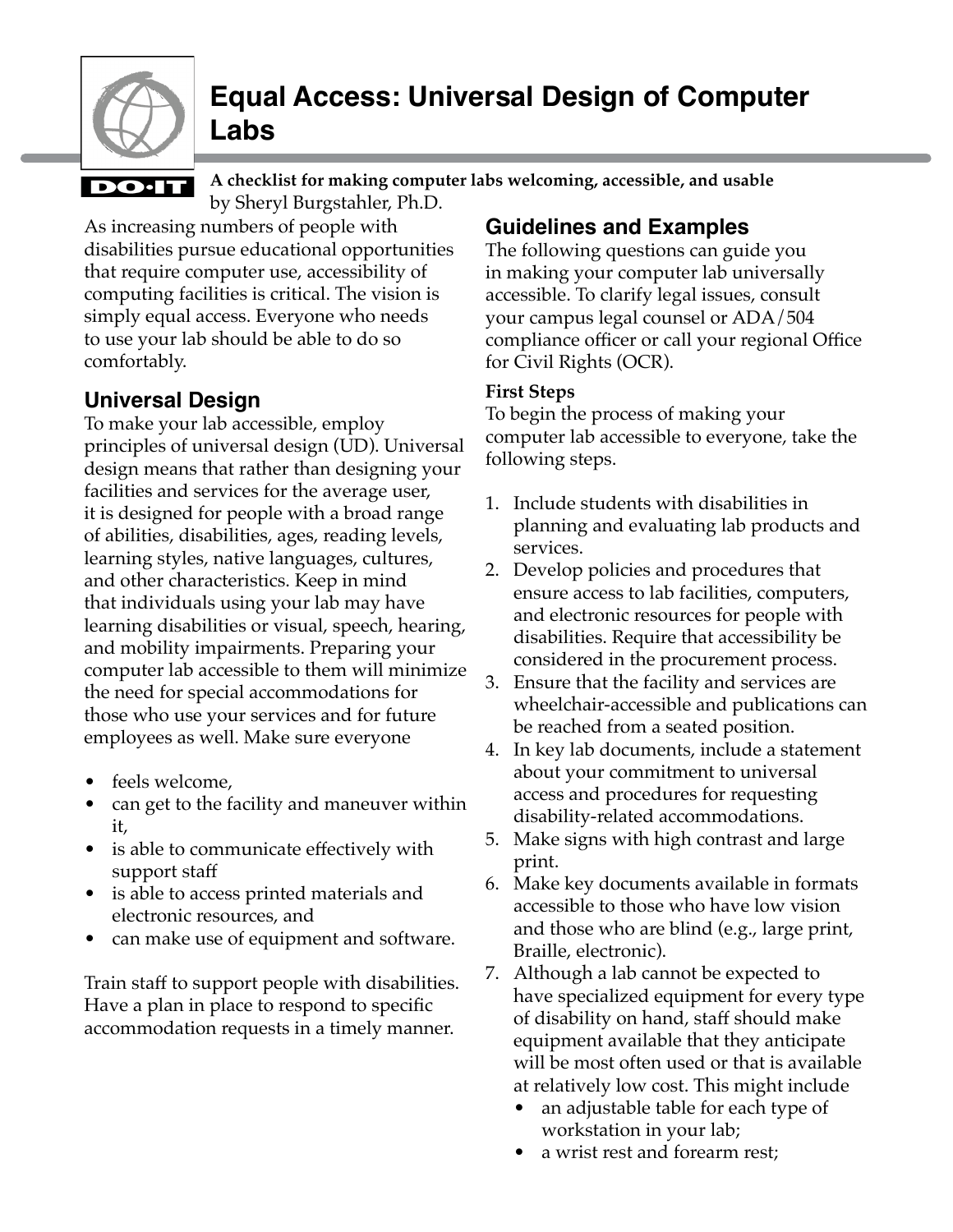- a trackball;
- software to modify keyboard response such as sticky keys, repeat rate, and keystroke delay (that may be available in the operating system);
- software to enlarge screen images (that may be available in the operating system), along with a large monitor;
- large-print keytop labels; and
- web resources that adhere to accessibility standards or guidelines adopted by the lab.
- 8. Once a lab is established and serves a large number of users, consider adding
	- text-to-speech software;
	- scanner and optical character recognition (OCR) software;
	- CCTV to enlarge printed documentation;
	- Braille translation software and printer;
	- word prediction software;
	- hearing protectors;
	- keyboard guards to assist those who have limited fine motor skills;
	- alternative keyboards, mini-keyboards, or extended keyboards for users with mobility impairments;
	- speech input software; and
	- one-handed keyboards or "keyboard layout" software.
- 9. Develop a procedure to ensure quick responses to requests for assistive technology that you do not currently have available or for other disability-related accommodations.
- 10. Train staff on available accessible products in the lab, on appropriate communication, and on procedures for addressing requests for accommodations. Include accessibility issues in all training offered in the lab.
- 11. Include people with disabilities when addressing accessibility in periodic lab evaluations.

## **Planning, Policies, and Evaluation**

Consider diversity issues as you plan and evaluate your computer lab.

- Are people with disabilities, racial and ethnic minorities, men and women, young and old students, and other groups represented on your staff, faculty, and student body in numbers proportional to those of the whole campus or community?
- Are people with disabilities, racial and ethnic minorities, men and women, young and old students, and other groups represented in lab planning and review processes and advisory committees in numbers proportional to those of the whole campus or community?
- Do you have policies and procedures that ensure access to facilities, printed materials, computers, and electronic resources for people with disabilities?
- Do policies and procedures require that accessibility be considered in the procurement process for software and other information technology? (See the federal government's *Section 508 Standards for Accessible Electronic and Information Technology* at *[www.access-board.gov/guidelines](http://www.access-board.gov/guidelines-and-standards/communications-and-it/about-the-section-508-standards)[and-standards/communications-and-it/](http://www.access-board.gov/guidelines-and-standards/communications-and-it/about-the-section-508-standards) [about-the-section-508-standards](http://www.access-board.gov/guidelines-and-standards/communications-and-it/about-the-section-508-standards).*)
- Do you have a procedure to ensure a timely response to requests for disabilityrelated accommodations?
- Are disability-related access issues addressed in your evaluation methods?

#### **Physical Environments**

Ensure physical access, comfort, and safety within an environment that is welcoming to visitors with a variety of abilities, racial and ethnic backgrounds, genders, and ages.

- Can at least one public telephone be reached from a seated position?
- Are there parking areas, pathways, and entrances to the building that are wheelchair-accessible and clearly defined?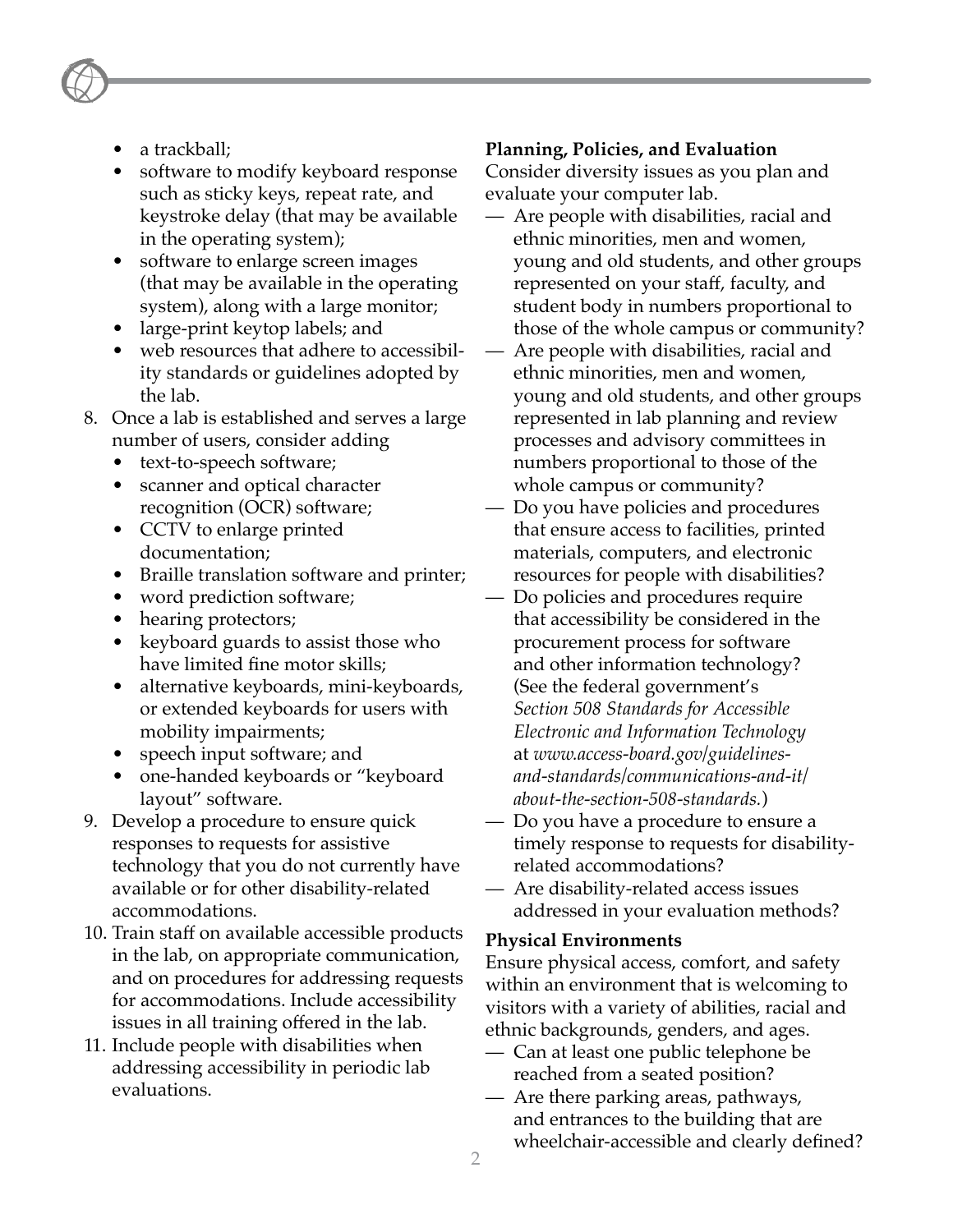- Is adequate light available?
- Are all levels of the facility connected via an accessible route of travel?
- Are there ample high-contrast, large-print directional signs to and throughout the lab? Is braille signage available when appropriate?
- Do elevators have auditory, visual, and tactile signals and are elevator controls accessible from a seated position?
- Are wheelchair-accessible and child-friendly restrooms with well-marked signs available in or near the lab?
- Is at least part of a service counter or desk accessible from a seated position?
- Are aisles wide and clear of obstructions for wheelchair users who have mobility or visual impairments?
- Are there quiet work or meeting areas where noise and other distractions are minimized and/or facility rules in place (e.g., no cell phone use) to minimize noise?

## **Lab Staff**

Make sure staff are prepared to work with all students.

- Are staff members familiar with the availability and use of the Telecommunications Relay Service, assistive technology, and alternate document formats?
- Do staff members know how to respond to requests for disability-related accommodations such as sign language interpreters?
- Are staff members aware of issues related to communicating with students with different characteristics regarding race and ethnicity, age, and disability? (See the Communication Hints at the end of this publication.)
- Do staff members have ready access to a list of on- and off-campus resources for students with disabilities?
- Is the Webmaster knowledgeable about accessible web design?

## **Information Resources and Technology**

Ensure that lab publications and websites welcome a diverse group and that information is accessible to everyone.

- Do pictures in your publications and website include people with diverse characteristics with respect to race, gender, age, and disability?
- In key publications, do you include a statement about your commitment to universal access and procedures for requesting disability-related accommodations? For example, you could include the following statement: "Our goal is to make all materials and services accessible. Please inform staff of accessibility barriers you encounter and request accommodations that will make activities and information resources accessible to you."

— Are all printed software and hardware documentation and other publications available (immediately or in a timely manner) in alternate formats such as Braille, large print, and electronic text?

- Do electronic resources, including web pages, adhere to accessibility guidelines or standards adopted by your institution or your specific project or funding source? *Section 508 Standards for Accessible Electronic and Information Technology* (*[www.](http://www.access-board.gov/guidelines-and-standards/communications-and-it/about-the-section-508-standards/section-508-standards) [access-board.gov/guidelines-and-standards/](http://www.access-board.gov/guidelines-and-standards/communications-and-it/about-the-section-508-standards/section-508-standards) [communications-and-it/about-the-section-508](http://www.access-board.gov/guidelines-and-standards/communications-and-it/about-the-section-508-standards/section-508-standards) [standards/section-508-standards](http://www.access-board.gov/guidelines-and-standards/communications-and-it/about-the-section-508-standards/section-508-standards)*) and *Web Accessibility Initiative (WAI)* (*[www.w3.org/](http://www.w3.org/WAI/) [WAI](http://www.w3.org/WAI/)*/) are most commonly used. For information about making your website accessible to everyone, consult *World Wide Access: Accessible Web Design* video and publication at *[www.washington.edu/doit/](http://www.washington.edu/doit/videos/index.php?vid=35) [videos/index.php?vid=35](http://www.washington.edu/doit/videos/index.php?vid=35)*.
- Are key documents provided in language(s) other than English?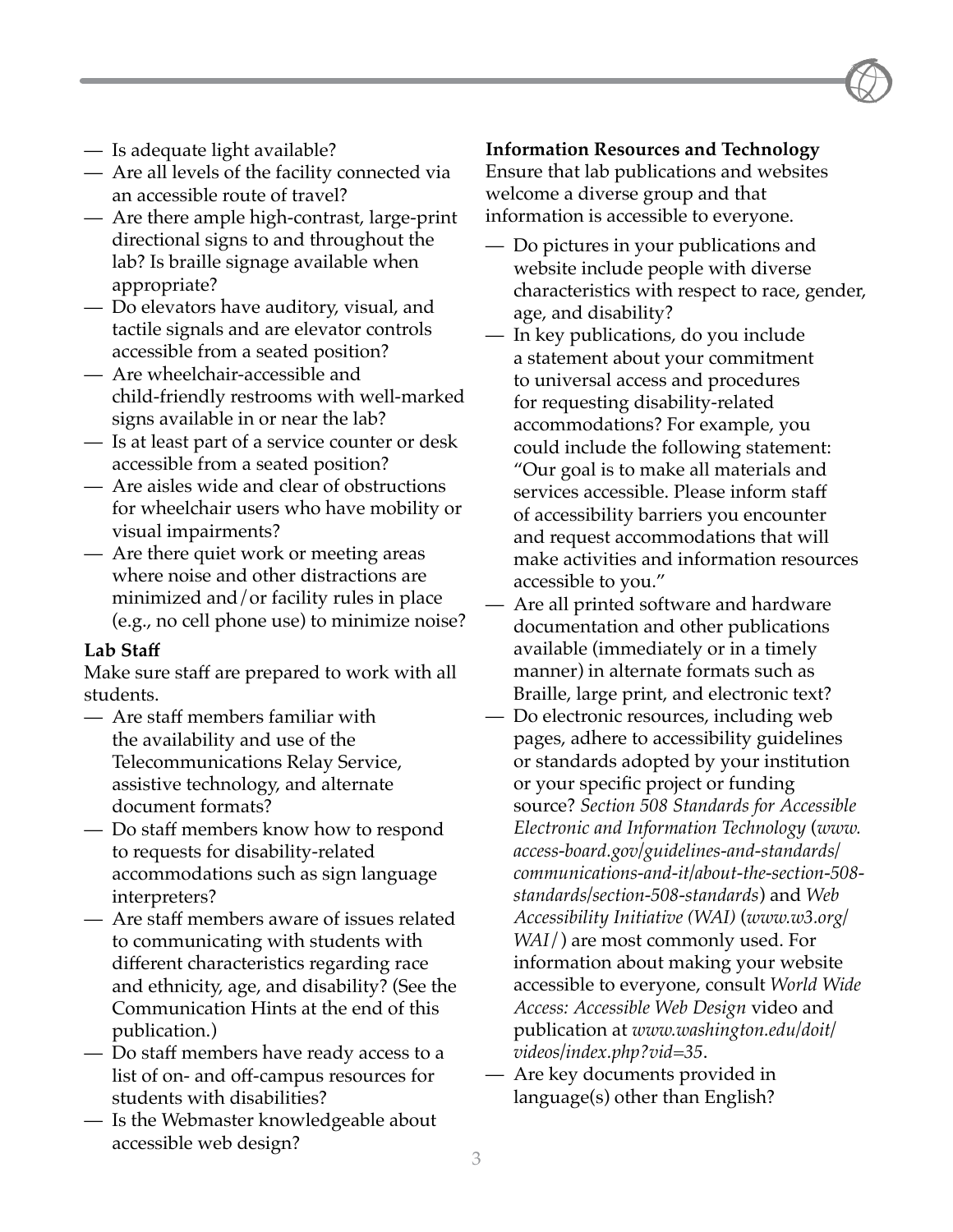

- Do video presentations used by the lab have captions? Audio descriptions?
- Are accessibility issues incorporated into mainstream web design and other technology training for students and staff?
- Is an adjustable-height table available for each type of workstation in the lab? Can the height be adjusted from a seated position?
- Do some keyboards have large-print key labels, Braille labels, or home-row key indicators to help users with visual impairments locate keys?
- Is screen enlargement software available for users with low vision, perhaps in the operating systems of the computers? Is a large monitor available so that a larger amount of screen can be viewed while magnified?
- Is a trackball available for those who have difficulty controlling a mouse?
- Are a wrist rest and forearm rest available for those who require extra support while typing?
- Is equipment marked with large-print and Braille labels?
- Is software available to modify keyboard response, such as sticky keys, repeat rate, and keystroke delay, perhaps by making accessibility features of operating systems readily available?
- Is word prediction software available to reduce the number of keystrokes needed for text entry?
- Can controls on computers, printers, scanners, and other information technology be reached from a seated position?
- Are adequate work areas available for both right- and left-handed users?

## **Checklist Updates**

This checklist was field tested at more than twenty postsecondary institutions nationwide (see *[www.washington.edu/doit/do-it-admin](http://www.washington.edu/doit/do-it-admin-project-help-postsecondary-student-services-administrators-work-successfully-students)[project-help-postsecondary-student-services](http://www.washington.edu/doit/do-it-admin-project-help-postsecondary-student-services-administrators-work-successfully-students)[administrators-work-successfully-students](http://www.washington.edu/doit/do-it-admin-project-help-postsecondary-student-services-administrators-work-successfully-students)*). To increase the usefulness of this working document, send suggestions to *[sherylb@uw.edu](mailto:sherylb@uw.edu)*.



## **Additional Resources**

An electronic copy of the most current version of this publication can be found at *[www.](http://www.washington.edu/doit/equal-access-universal-design-computer-labs) [washington.edu/doit/equal-access-universal](http://www.washington.edu/doit/equal-access-universal-design-computer-labs)[design-computer-labs](http://www.washington.edu/doit/equal-access-universal-design-computer-labs)*. A 10-minute video, *Equal Access: Universal Design of Computer Labs*, demonstrates key points summarized in this publication. An online version may be freely viewed at *[www.washington.edu/doit/](http://www.washington.edu/doit/videos/index.php?vid=12) [videos/index.php?vid=12](http://www.washington.edu/doit/videos/index.php?vid=12)* or purchased in DVD format.

For further guidelines and suggestions on how to create accessible computer labs consult the *ADA Checklist for Readily Achievable Barrier Removal* at *[www.ada.gov/checkweb.htm.](http://www.ada.gov/checkweb.htm)* 

A useful online interactive tool for learning about IT accessibility and managing your lab's IT accessibility goals is the *Information Technology in Education Accessibility Checklist* at *[www.uw.edu/accessit/](http://www.uw.edu/accessit/it-checklist/)*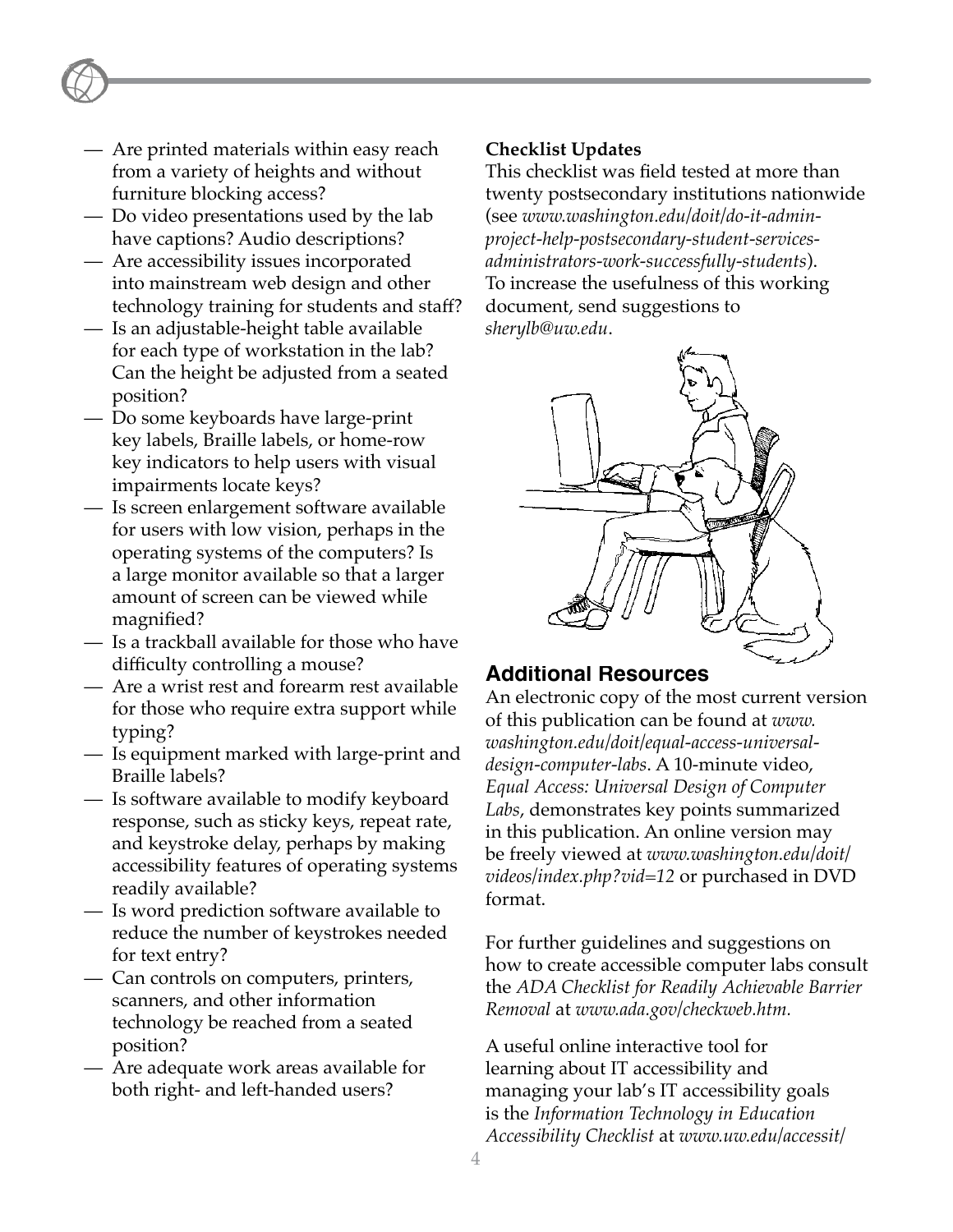*[it-checklist/](http://www.uw.edu/accessit/it-checklist/)*. For more information about assistive technology, consult the videos and publications at *www.uw.edu/doit/resources/ popular-resource-collections/accessible-technology*.

*The Student Services Conference Room* at *[www.](http://www.washington.edu/doit/distance-learning-course-serving-students-disabilities) [washington.edu/doit/distance-learning-course](http://www.washington.edu/doit/distance-learning-course-serving-students-disabilities)[serving-students-disabilities](http://www.washington.edu/doit/distance-learning-course-serving-students-disabilities)* includes a collection of documents and videos to help you make student services accessible to everyone. Included are checklists for career services, distance learning, computer labs, recruitment and admissions, registration, housing and residential life, financial aid, libraries, tutoring and learning centers, and student organizations. *The Student Services Conference Room* also hosts a searchable Knowledge Base of questions and answers, case studies, and promising practices.

For more information about applications of universal design consult *[www.washington.](http://www.washington.edu/doit/resources/popular-resource-collections/applications-universal-design) [edu/doit/resources/popular-resource-collections/](http://www.washington.edu/doit/resources/popular-resource-collections/applications-universal-design) [applications-universal-design](http://www.washington.edu/doit/resources/popular-resource-collections/applications-universal-design)* or *The Center for Universal Design in Education* at *[www.uw.edu/](http://www.uw.edu/doit/programs/center-universal-design-education/overview) [doit/programs/center-universal-design-education/](http://www.uw.edu/doit/programs/center-universal-design-education/overview) [overview](http://www.uw.edu/doit/programs/center-universal-design-education/overview)*. The book *Universal Design in Higher Education: From Principles to Practice, Second Edition* published by Harvard Education Press shares perspectives of UD leaders nationwide. Learn more or order online at *[www.uw.edu/](http://www.uw.edu/doit/universal-design-higher-education-principles-practice-1) [doit/universal-design-higher-education-principles](http://www.uw.edu/doit/universal-design-higher-education-principles-practice-1)[practice-1.](http://www.uw.edu/doit/universal-design-higher-education-principles-practice-1)*

## **About DO-IT**

DO-IT (Disabilities, Opportunities, Internetworking, and Technology) serves to increase the successful participation of individuals with disabilities in challenging academic programs such as those in science, engineering, mathematics, and technology. Primary funding for the DO-IT program is provided by the National Science Foundation, the State of Washington, and the U.S. Department of Education.

For further information, to be placed on the DO-IT mailing list, request materials in an alternate format, or to make comments or suggestions about DO-IT publications or web pages, contact:

#### DO-IT

University of Washington Box 354842 Seattle, WA 98195-4842 *[doit@uw.edu](mailto:doit@uw.edu) [www.uw.edu/doit/](http://www.uw.edu/doit/)* 206-685-DOIT (3648) (voice/TTY) 888-972-DOIT (3648) (toll free voice/TTY) 509-328-9331 (voice/TTY) Spokane 206-221-4171 (fax) Founder and Director: Sheryl Burgstahler, Ph.D.

#### **Acknowledgment**

This publication and the accompanying video are based upon work supported by the U.S. Department of Education (Grant #P333A020044) and the National Science Foundation (Grant #9550003). Any questions, findings, and conclusions or recommendations expressed in this material are those of the author and do not necessarily reflect the views of the federal government.

Copyright © 2017, 2012, 2010, 2009, 2008, 2007, 2005, 2003, 2001, 1995, University of Washington. Permission is granted to copy these materials for educational, noncommercial purposes provided the source is acknowledged.

Grants and gifts fund DO-IT publications, videos, and programs to support the academic and career success of people with disabilities. Contribute today by sending a check to DO-IT, Box 354842, University of Washington, Seattle, WA 98195-4842.

*Your gift is tax deductible as specified in IRS regulations. Pursuant to RCW 19.09, the University of Washington is registered as a charitable organization with the Secretary of State, State of Washington. For more information, call the Office of the Secretary of State, 800-322-4483.*



**University of Washington** College of Engineering UW Information Technology College of Education